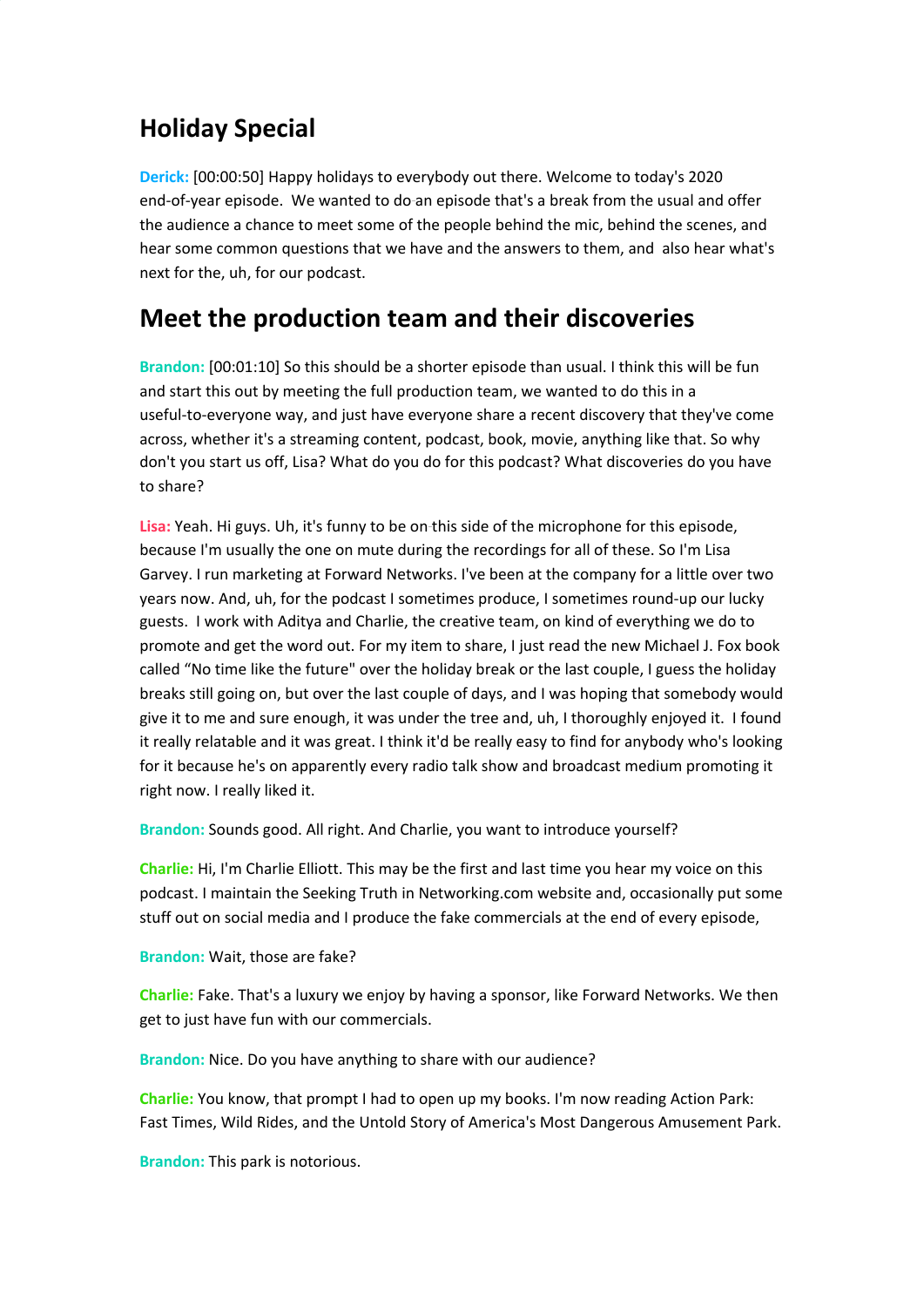**Charlie:** Yes. Yes it is. And I am not from the East Coast, but apparently in the tri-state area has some sort of personal story about injuring themselves or being mortified in public at Action Park in New Jersey.

**Lisa:** Oh, I want to read that.

**Charlie:** It's pretty good. It's pretty good.

**Lisa:** Does it make you want to go on rides or not want to go on rides?

**Charlie:** It makes me glad that I survived my childhood in the eighties, because it's written from the son of the proprietors, point of view. So he's got the inside scoop.

**Brandon:** It does seem like the most exciting park you can go to, even though you don't know if you're coming back the same.

**Charlie:** Exactly. You're probably going to be bleeding.

**Derick:** I believe they made a documentary about that.

**Brandon:** All right, Aditya. Say hello.

**Adi:** Hello, my name is Aditya and I do the audio production stuff behind the scenes. So I'm also one of the people that's on mute, during the recordings of all of our podcast episodes and I help our wonderful guests set up their, uh, audio equipment and make sure that they sound as. Nice as they possibly can from an audio quality perspective.

And, my job at Forward Networks broadly is working on videos. So if you've ever been on the Forward Networks YouTube channel, all the videos that you do see on there, I have made the visual elements, and I also do some graphic design stuff - I help make PDFs look nice. The podcast is now the newest medium that I'm getting to play with. so there's a lot of learning, that's happened so far and I'm sure will continue to happen.

And I guess an interesting thing that I've discovered recently is called crab canon, and I just opened up the Wikipedia article so I can specifically articulate what it is. And a crab canon is an arrangement of two musical lines that are complementary and backwards similar to a palindrome. So it's basically a musical composition that's written to be played forward and then back. And you can probably go on YouTube and listen to various crab canons, the most famous of which is by Bach, I think.

**Brandon:** Makes me think of a famous piece by Missy Elliott about reversing it. Got a chuckle. I'll take it.

**Lisa:** Bach and Missy Elliott; all good - one draws inspiration from the other.

**Brandon:** All right, Derick, do you have anything to share with our guests?

**Derick:** The last complete book I read was called the Waning Sword and it's, um, it's about. The sword in Beowulf that he uses to slay Grendel's mother, um, that he finds, he slays her with it. And then the sword melts and they just leave with the hilt and he brings it back.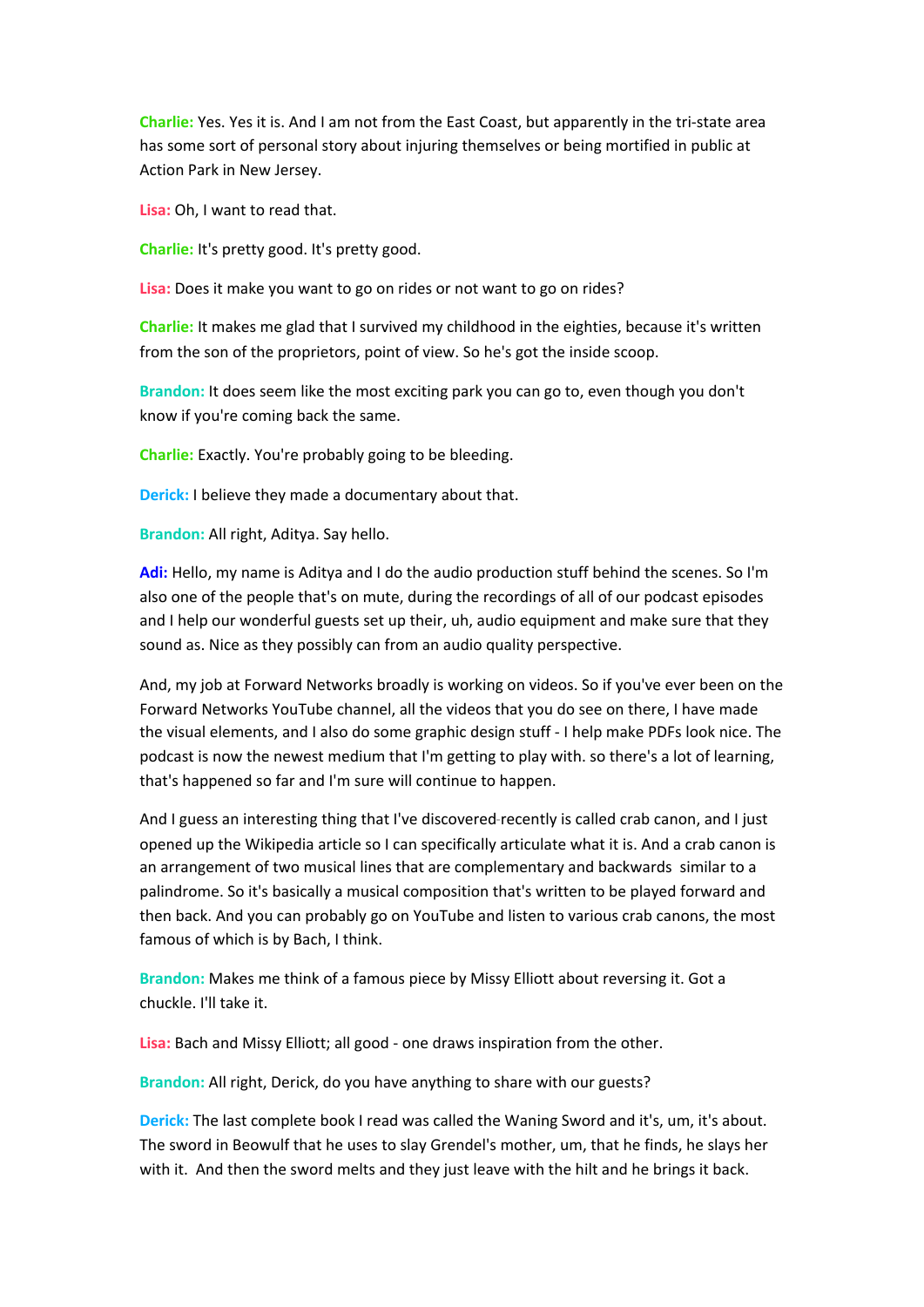And, um, to Roth Gar, who, who then reads the runes off the hilt and tells them that it's, it has a mysterious past with the giants that preceded them. And, uh, this whole book is written by this genius person that figured out which sword and legendary sword in dramatic mythology, this sword actually is based on visual clues that the author of Beowulf left behind.

So anyways - for me, it was a fascinating book. It's like 200 pages of this dude rationalizing how he knows which sword in dramatic mythology it is.

**Lisa:** Oh, I read that book too.

**Derick:** I'm not going to spoil it because I know everyone's intensely interested.

**Brandon:** I can't think of any other podcasts where you'd get that answer for a pick.

**Lisa:** Yeah, I'm totally kidding. I did not read that book.

**Derick:** What about you?

**Brandon:** I'll share one. I do get to see some Netflix occasionally, and there's a podcast that made the jump from well, podcast to, uh, to video recently called Song Exploder.

Now what's it like to produce a song? I have no idea. I know a lot of people are involved, but I didn't know really what that would look like behind the scenes. So this show, Song Exploder, covers that process in different ways, whether it's an artist like Alicia Keys, interacting with another artist to bring something to life.

Or most recently I watched the one with Trent Reznor talking all about the sound design and how a lot of the choices were fully intentional and actually brought to mind some of the stuff that our recent guest Tom Hollingsworth talked about when delivering a presentation there's a lot of intentionality to the choices that when they point it out and you go, Oh yeah, I remember feeling that way when this kind of distorted piano came on. And I found that really fascinating recently.

## **Your Questions...**

**Derick:** [00:07:47] Okay.

**Brandon:** All right. So we wanted to spend some of this episode answering questions that you probably have, questions that we've been asked, questions that might give a little bit of insight into both the production process, as well as why we're doing this. We'll try to keep it as entertaining as possible.

## **What's the Genesis for this?**

**Brandon:** So Lisa, start us out - what was the genesis, or put another way? Why another podcast?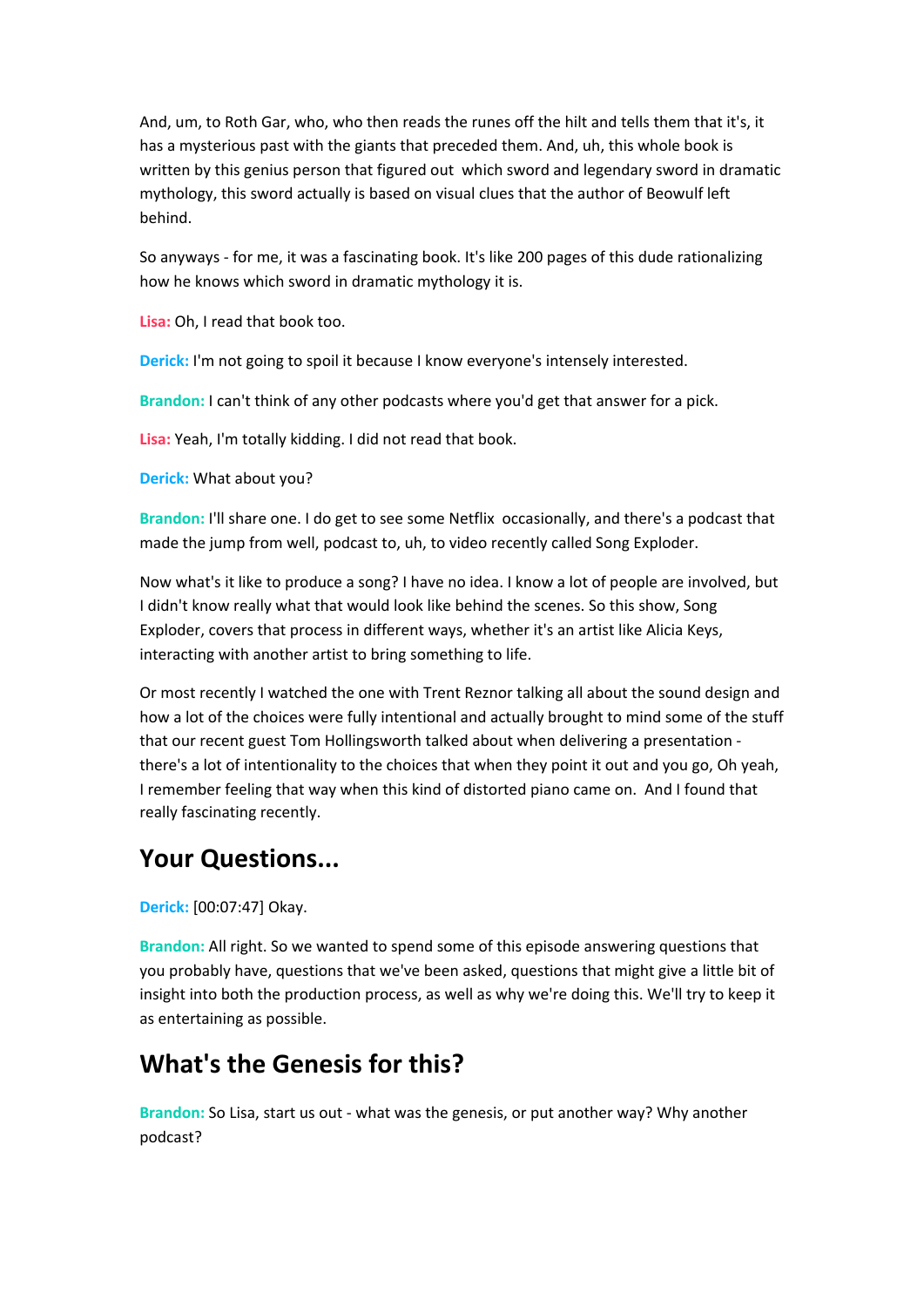**Lisa:** Well, I think when, when I first thought about this, I didn't think of it in terms of another podcast. I thought, Hey, there aren't that many podcasts in the networking world. And what if we, you know, we have all these brilliant people at Forward. I think it was an opportunity to get some voices out and get some stories out in what can be - and nobody shoot me for saying this, but, um, kind of a dry topic. And I wanted to, to take some interesting people and some interesting hosts and guests and to bring life to a topic that is perceived as a little nerdy.

#### **Derick:** Dry?

**Lisa:** A little, just a little, I don't know.

**Derick:** Elaborate? Which topic? Which topic are we like? What, what is the topic and your own that's dry and nerdy in your words?

**Lisa:** What you do. No I think, I mean, there's a, there's a great audience for, you know, kind of the, the interesting stories behind networking. I worked at Netscape in the early days, right. I've watched this industry morph and change, and I love it, and I'm passionate about the early days of Silicon Valley, and, uh, I think getting to tell some of those stories has been amazing, but through the lens of the Seeking Truth In Networking, I think is a really interesting way to do it.

## **Walking Through the Process: Prep Work**

**Brandon:** [00:09:32] Okay. Uh, well maybe you can walk us through a little bit of the process. So how do we go from an episode in someone's head - a concept - to shipped reality? What are the key elements there?

**Lisa:** Yeah, sure. So, uh, well Aditya does most of the magic behind the scenes, so he can talk about that part of the production process. But I think in general, we get together, we talk about who might be an interesting guest and we've actually gotten in the habit of asking each guest that we have on the show who else they would like to hear from, which has led to some interesting, additional guests, like we asked, I think, um, we asked Bill rause who our audience has not heard from yet, but we said, bill, who would you like to hear from? And he said, I think you should talk to Bob Metcalf. And then we talked to Bob Metcalfe and he said, I would like to hear Marc Andreessen's story, you know? And so we've had some of these that sort of beget the next, the next version of the, of the podcast. But I think just kind of putting our heads together and thinking about who are the people that have stories that we'd like to hear? Who are the people who have made a difference who are influential...

**Brandon:** So thanks Lisa - so we've got an idea for an episode. It's a story that would be compelling. It's in the field of networking in some loose way. What's the next step?

**Lisa:** Well, and we usually have a kind of a preview call between half hour and an hour kind of uncovering who they are, depending on how well we know them. And kind of outlining some of the topics that we'd like to talk about and what we think would make good material for the listeners who are taking the time to tune into this.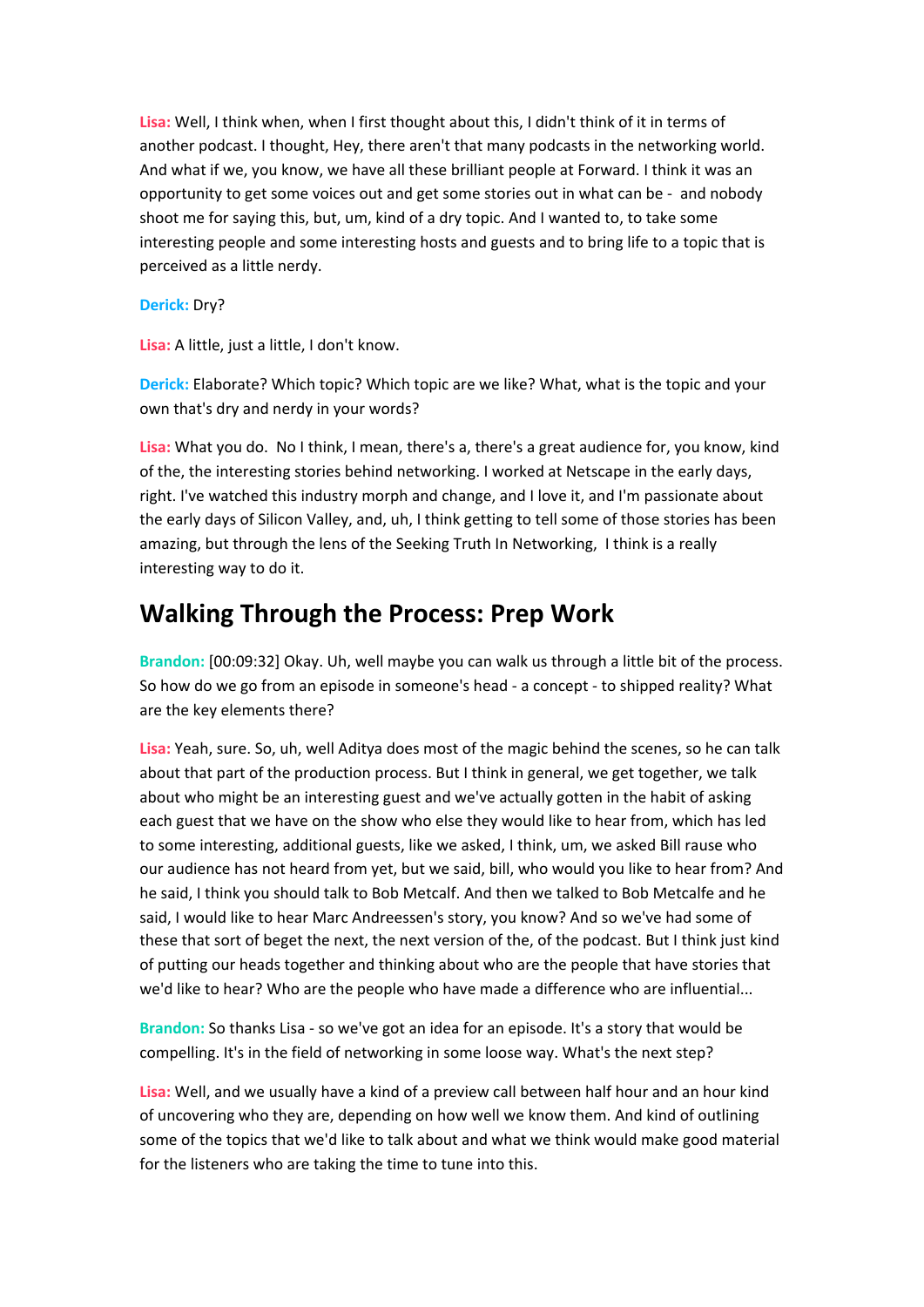**Brandon:** Yeah, so we, we want to come prepared. So Derek and I will both read up on the person. We might read papers they've written, we go beyond the Wikipedia article - we at least follow a lot of the links. We try to come into the episode, knowing the questions we want to ask. That way they're not surprised by any of the questions. They know what they've already given a bit of thought to what they're going to say. So there really isn't a script for all this. It's more that it prompt a good discussion.

# **The Recording**

**Brandon:** [00:11:26] So then, day of, we all arrive. We've all got our recording gear, ready to go. What happens?

**Derick:** Wait, that's not true. You gotta, we gotta back up a second. Okay. That is, that's an enormous lie. Um, our recording gear is not ready to go and at least half these episodes that we've done. Um, I would, I just want to say for a technical community, With engineering chops, we are still into, I mean, it's like a cliche, but it's so true it's, it's maddening that we are beset with audio issues. It seems like every other episode using the same browsers and the same tools and the same gear. Right. It's incredible how that happens. We need to do a startup just to fix this problem once and for all. And of course, I'm sure that's been said a million times.

**Brandon:** Well, you bring up a good point about the importance of redundancy in this situation. So, you mentioned it too. We've certainly had examples where the recording, the primary just didn't work for whatever reason, no fault of our own. So we try to have at least two backups. Uh, at least two recordings at all times. And in fact, I'm realizing now we probably should have a zoom recording as well as our local recordings, as well as our Zencaster primary recording to get single track.

**Derick:** And, um, you know, We three, two, one. And we, uh, and we sort of go at it. We start off, actually, we need our guests to open up a little bit, and this is something we learned. But one of the better decisions we made, - instead of going straight into the meat of the matter. We ask them some fun questions and we try to get them to relax and open up a little bit. And then, uh, so we ask them stuff, like, what is the last book you read? Brandon's favorite question is what is the last thing you changed your mind on? And once we're sort of in a free-flowing mood, we, we, uh, three, two, one, and we go at it.

**Brandon:** Typically what, one hour to two hours - depends on how much time you can get on someone's calendar. And you also want to leave a bit of extra time, not just for the inevitable setup, but also kind of a debrief cool-down after. But-I think there are some radio hosts or podcast hosts that are able to go straight in and without any kind of edits after, get exactly what they want out of it. But I feel like we don't know where the stories are going to go. And it's more interesting if we can ask a few exploratory questions, see what kind of response we get, see where the discussion flows.

**Derick:** That's my favorite way to do the episode - if it's too scripted then it doesn't, it's off. Right. And sometimes, when you're having this conversation, it's a planned question, right?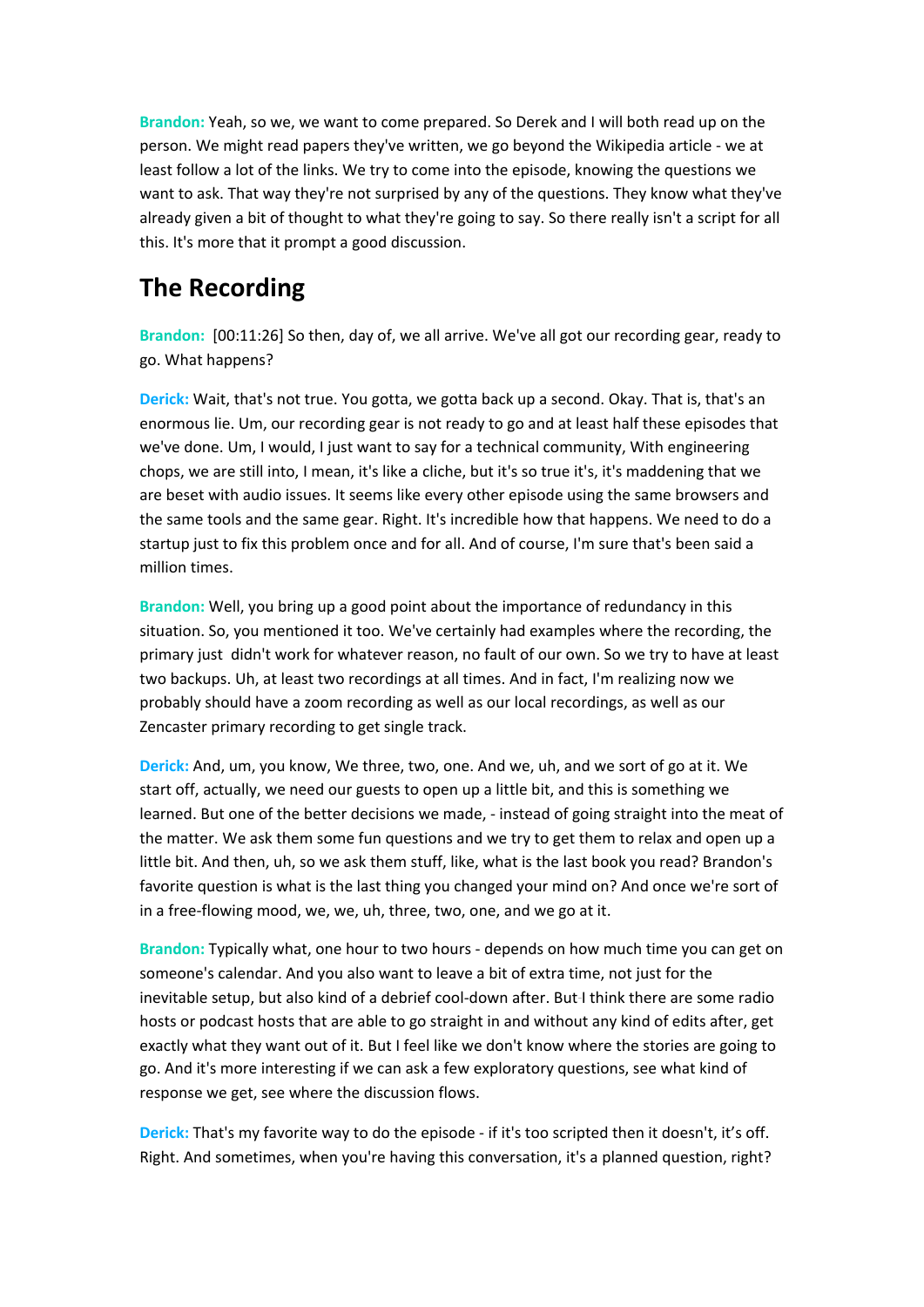And there's some bullets that our guests might've put in the Gdoc, but then they off-the-cuff the answer and they say things we weren't expecting, and it would be criminal not to go down that path and to explore it a little when it's a very interesting answer.

Sometimes it works and sometimes we end up cutting out 15 minutes of audio.

**Brandon:** Yeah. It's like when we go into an episode, we have a sense of what the story is. We have a sense of what it's going to be, but we haven't spent an hour and a half talking with that guest about exactly what that story really is. And exactly what the details are that are going to matter. It's almost like you're doing it live where you just don't know exactly what the story is going to be -all the key elements of it - but because you find them live, it ends up being more interesting. You get an opportunity to take more tangents.

#### **Process: Post-recording**

**Brandon:** [00:14:39] Hopefully we have audio tracks that are clean from every guest at that point, then it goes to production. How does that work Aditya?

**Adi:** So Basically what we do is we use a software called Descript and we import all the individual tracks for the presenters and the guests onto Descript and that program will convert the audio files into a transcript. And it's actually very, very good. I think overall, considering that it's something that's happening through AI and machine learning, I suppose.

And the editing of the podcast is usually done by,someone in our team, The editing will happen through the transcript. So it's almost like you're editing a word doc and the changes are being made on the audio files, and several hours get put into that. And that's probably, I think the most important editing procedure of the entire podcast editing process. And once that's done, I take the audio files and I will put the intro and the outro and make any sort of audio enhancements since our guests sometimes don't have optimal audio equipment.

And, we listen to the episodes and there's obviously some last minute changes that always need to be made. One thing that's really interesting about this is just the amount of detail and sort of care that's put into just making sure the content is interesting and cohesive and understandable for, our listeners and yeah, that, that aspect of it is something I did not think coming into this would be as important. And, it turns out to be the most important, so yeah.

**Brandon:** And I think it's worth diving into a little bit about what kinds of edits we're doing, and in fact, I often find the first time I'm seeing this linked transcript to audio files, which Descript provides. I'm looking at a transcript. It's pretty good. Maybe it has a few errors.

So step one is what is the content you've got in front of you? What did we even cover at all? Step two, I feel like is figuring out what the main chunks are. And then three is figure out which chunks are the most worthwhile to include. So there's kind of like a phase, the hatchet phase, almost like in technical writing. What are the section headings you need? And then there's more of a scalpel phase where you're, you're going in and you're making the finer cuts to make sure every concept comes across the right way to make sure there aren't two sections that feel like they're jammed together and the listener doesn't get a, an audio cue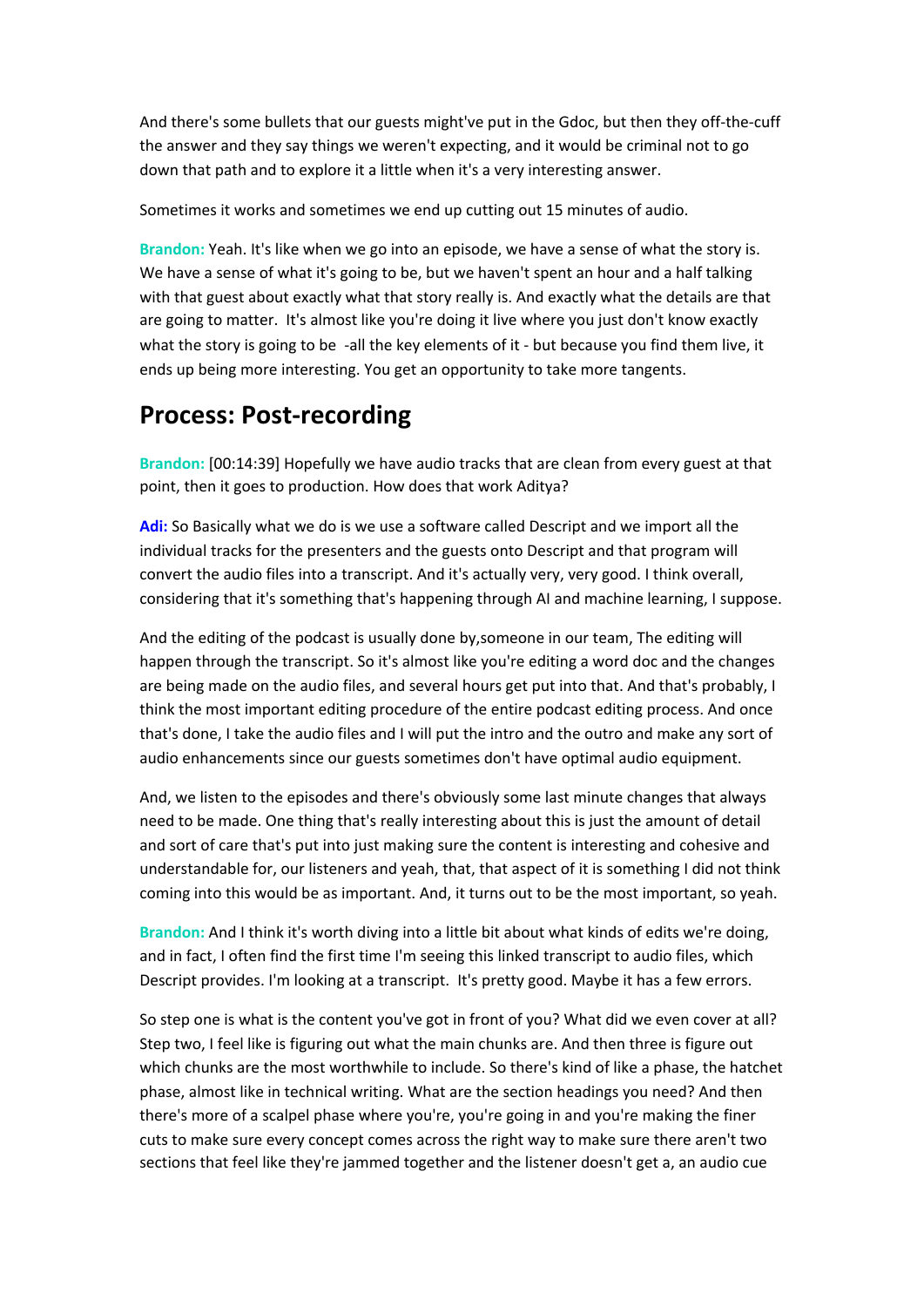of a gap to them, okay, this is something that's about to change, or just in some cases where there's some blip in the audio or there's some issue and you want to work around that and make sure it's understandable.

It can take a surprising amount of time though. because if you're editing on the sentence and word level, you're starting with content that's already more than an hour. To listen and pause with pretty much anything. That's going to get you to two or three hours, and then to do that two or three times to get it really good, especially with some of our guests that can convey really deep thoughts, and you want to really pull that essence out, it can take hours.

But, I think that time is worth it because you get a better result. This isn't just show up and hit the record button. This is, try to extract the best story out of the guest, the one that's the most unique from them.

All right. We had a few other questions, for Aditya, how long does it take to get an episode out?

**Adi:** Uh, it takes as long as you want it to take. I listen to podcasts on YouTube, and they're broadcast live. And then the live recording just remains on the YouTube channel and that's exactly what they end up uploading on iTunes -but because I suppose our podcast is a lot more technical, it's something you kind of have to mold a little bit to make it comprehensible for the listeners.

I think the shortest one is Tom Hollingsworth and that was under two weeks. So that's, that's the shortest one. So that gives you a sense of how long it actually takes. This episode will probably end up being the shortest one.

**Derick:** That's what I did on my first podcast. We did it live and then just posted it, like no editing. Um, so it's true. I did podcasts in the past, but you know, never like this. This has been crazy for me. This is, uh, a huge learning experience. I feel like we could write a book coming out of this, or at least, uh, you know, one of them free ebook guides.

**Brandon:** Whatever it is, it would have an animal on the front.

**Charlie:** I was going to say, what is our O'Reilly animal? We're going to have to think on that.

**Derick:** Clownfish.

**Brandon:** It's better than a blob fish.

**Derick:** Oh, I think it's already taken. I think clownfish is already taken.

**Charlie:** By whom?

**Derick:** Don't know. Let...

**Charlie:** Whom do we have to fight?

**Brandon:** I think it'd be cool if we had an invertebrate on the cover.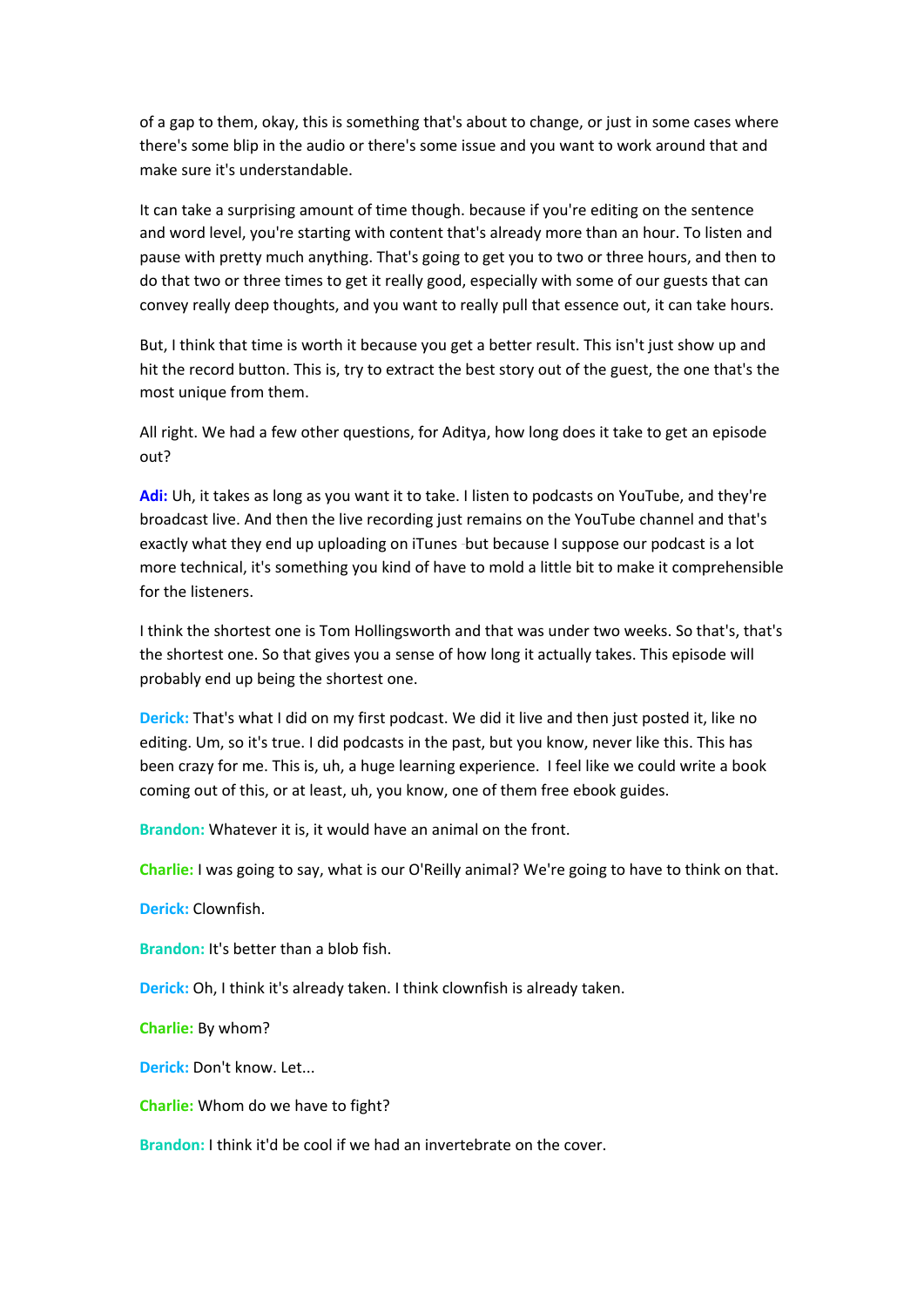**Charlie:** Yeah. Exoskeletons are misrepresented in podcast media. It's time we change this culture.

**Brandon:** Maybe one of those under-sea tube worms that feeds on methane, that's just so out there that you didn't think was possible, just cause it's cool.

**Derick:** Oh, it's not taken

**Charlie:** Okay. I see. Okay. So...

## **The Original Concept and how it's evolved rapidly**

**Charlie:** [00:19:20] What was the original concept behind Seeking Truth in Networking?

**Brandon:** It's pretty simple. One of us is a network operator, one of us is a software developer; authentic conversations to entertain and inform in the world of computer networking.

That was what we had written down. And that actually hasn't changed too much, but what's really changed is that we evolved from this very much I built this concept which was going to be more about networking companies and technology and people who've been really influential there to a slightly different direction, which is broader, is stories from people who've changed the world through networking, not just the world of networking, but people have changed the world through networking. In fact, uh, the Episode Zero three minute. Uh, I think it does a good job of capturing that. And since recording that Episode Zero, I think it's evolved even further.

I think we've realized how dependent we all are on connectivity and how much it affects our daily lives. And increasingly for us, it's about connectivity and not about networking. And I think there's a difference. Networking is often about technology. Whereas connectivity is about what you do with it.

It's what are you connecting to? Who's connecting. How are they connecting? How is that changing? So now it's compelling stories related to the connectivity that connects us all.

**Derick:** Some of the consequences of what some of our guests have done and the positive impact that they've had, to me, ended up being far more interesting than sometimes the tech itself.

I kept saying we don't want our show to be, uh, the wax museum of networking. Even though I sort of, a little bit want to, every single time I'm sitting there and I'm talking to someone, like Bill, but, uh, you know, Bill Krause or Bob Metcalf, you want to ask all these, why did you only pick eight bits for this thing? If you, if you hold it in, like I do, you can, you can get a much more interesting conversation for everyone else, uh, out of this person's time. And, and that was one of the things I'm glad we pivoted on was the, um, the, the, the impact of networking rather than necessarily the how.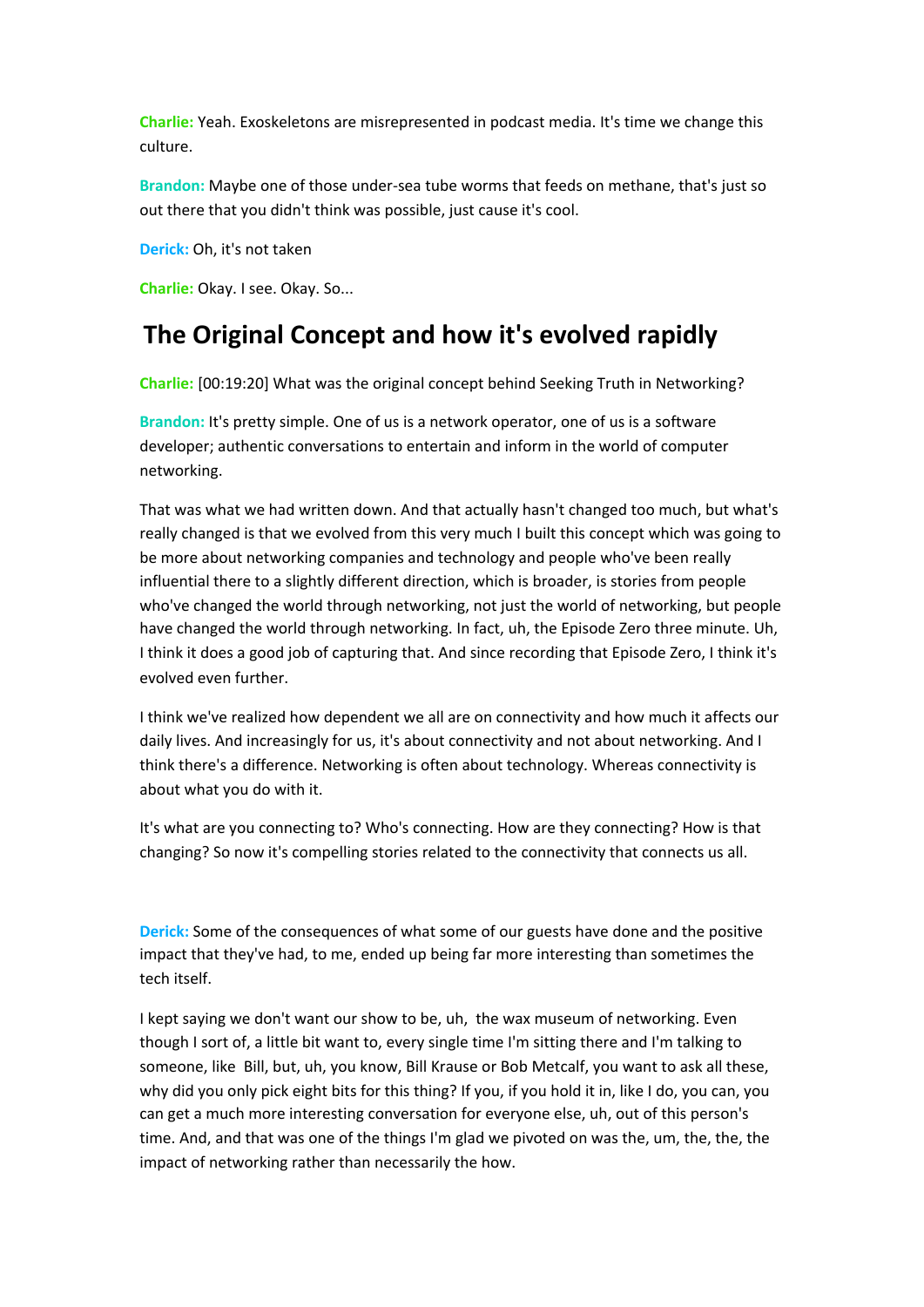## **Why do this podcast?**

**Charlie:** [00:21:26] Okay. So, why are you bothering to do this podcast?

**Brandon:** All right. Well, why do any podcast? For me, I think it's a unique way to reach people. It's a way to reach ears and okay, maybe that's not so interesting. There are a lot of ways to reach people's ears and you also get eyes as well sometimes. You get their attention if you do an in-person event. You get To show explosions, if you have a YouTube video, right? There's a lot of other ways to get content these days, why a podcast? I think for me, the short answer is it's a high nuance format. I can't think of too many other ways to reach this level of discourse, this depth of ideas with people who've made it happen and still have it accessible and entertaining and be able to do other stuff while that's happening.

So for me, if, if I'm making dinner and it doesn't require 100% of my brain, then I enjoy that I get to listen to someone else share something with me, share their story, learn something from that experience, versus just listening to the sounds of the kitchen.

**Charlie:** I made a note, more explosions.

**Adi:** Yes. I know the perfect website where I can get lots of explosion sounds. Explosion in five, four, three, two one. So that's where I'll put the explosion.

**Brandon:** I mean, the other answer to why is, uh, why, why should we do a podcast? It kind of leverages some unique attributes. So one is right as a company Forward is vendor-neutral. Right? We support everyone. We don't pick favorites. We Side with everyone. I think that gives us unique access to people. We can pull in vendors who, and to have them talk about their technology and, not have to worry about the competitive dynamics messing up that or making it awkward in any way. We can have the best conversation possible. And I really, really appreciate that. we've also got a fantastic team helping out.

**Charlie:** Well, since I'm being nosy, what don't I know. What are some fun facts? What's going on that you guys haven't talked about? Or you don't tell us?

**Brandon:** This is a little-known fact - I have never met my co-host in person. I have no idea how big he is, how tall he is. I don't even know how long your beard really is. I know what I see on camera, but I don't know if it's, if it's true.

**Derick:** Oh, it's a true beard. This is a true beard.

**Charlie:** I was going to say, what if it was a prop this whole time that Derek, if you just ripped it off right now. Wow.

**Derick:** Nobody on this call will ever see me without a beard ever, ever again.

**Charlie:** You won't see me without makeup. So we're even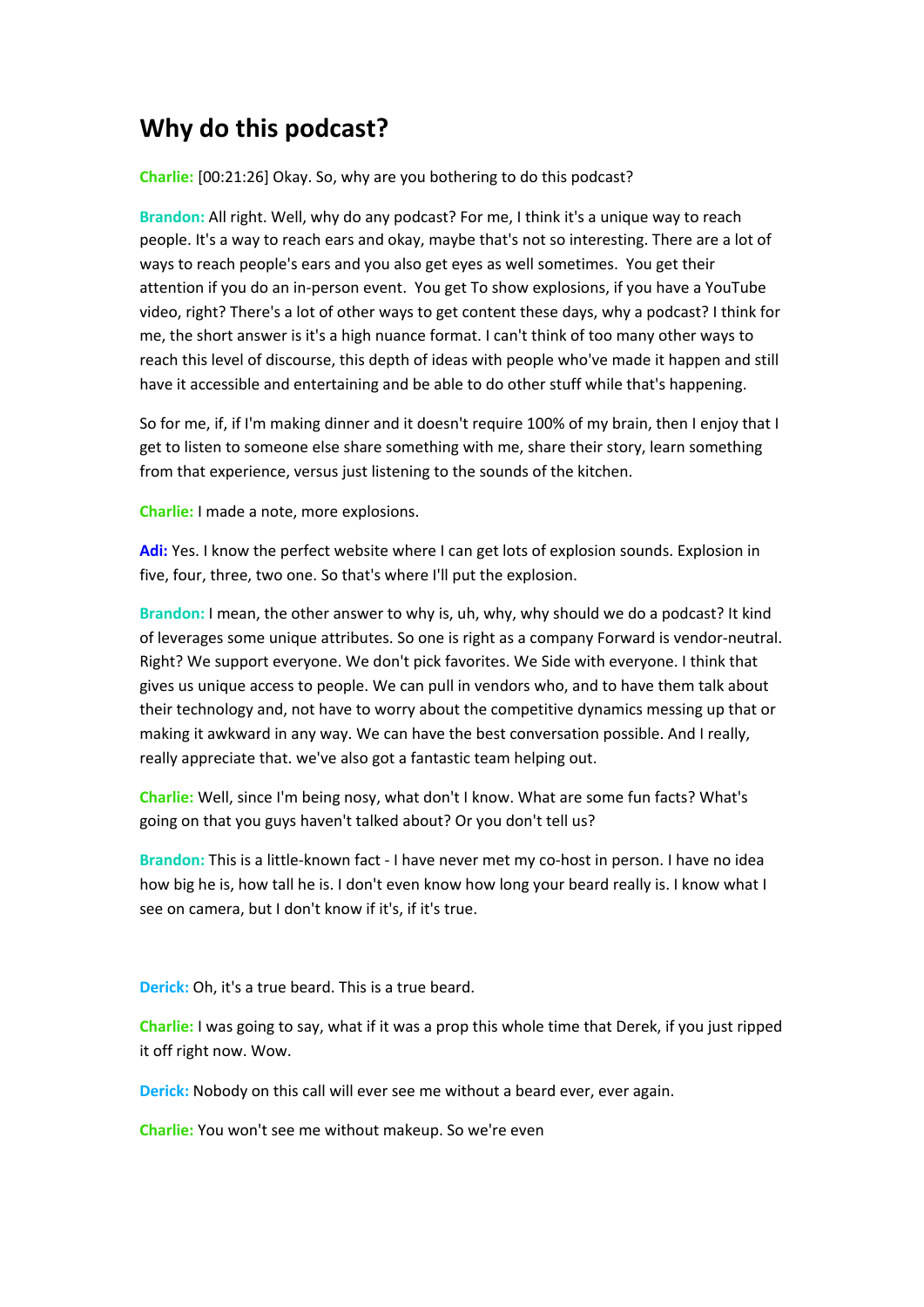**Derick:** I had to shave twice a day when I was in the military at one point. So I had like five in the morning and then 12:30 in the afternoon because there was a no after afternoon shadow rule. I had a beard before beards were trendy and I'm telling you now I will have a beard after they're trendy as well. I'm never going to shave again.

**Derick:** Oh, look, my cat, my cat made it.

**Charlie:** Oh, I've been watching. Yeah.

**Charlie:** I mean, we were listening, but that cat really is what we're paying attention to.

**Brandon:** All I could see is this cat scratching and licking itself in the background. It's very cute.

**Derick:** That's my that's my baby floof girl. That's poly gray. Um, leave that in the podcast but ...

## **Favorite Moments (So Far)**

**Derick:** [00:24:15] I want to ask, Aditya and Charlie,what are their favorite moments so far, this season? I'll start by saying my favorite moments are the fake ads that I've listened to. Every one of these fake ads, probably a hundred times, because they're that good? They're so good. And it's hard to pick one over the other, amazing job. They're funny. They're very on point. It feels like you, you know what networking is about, the way that comes across, you know exactly what you're talking about. It's, it's amazing. I love it.

**Charlie:** That's show business, baby.

**Derick:** And we got to do many more of those.

**Brandon:** And I got to give a shout out to a related website slash Instagram slash whatever called unnecessary inventions, that was part of the, part of the motivation for this. I just, I love the notion of something that doesn't need to exist. Probably shouldn't exist, but it does. And a lot of these were 3d printed mock-ups and even now they're becoming actual products you can buy in some cases for just hilarious stuff that shouldn't be out there. It's called unnecessary inventions. Maybe some of our stuff will make that transition too?

**Charlie:** Maybe so you can get a co-lab going. Yeah, I'm a, I'm a big fan of, there's a, a guy he makes fake things called obvious plants. I love Tim and Eric's, uh, fake commercials with Cinco and, um, adult swim has great fake commercials. They take it to the next level, like beyond anything. I'm sorry, guys. We're not going to get to that level, but, I love stuff like that.

I love it's an opportunity to be funny and give some social commentary. And, uh, I'm glad that's your favorite part because you guys worked really hard on making like the meat of it, uh, really engaging. And then I just come in and put my little marshmallow at the end.

**Brandon:** It makes you listen twice you go, wait, what did I just hear? And I love when it's like 15 seconds in and then you realize, Oh, Oh, I see. I get it.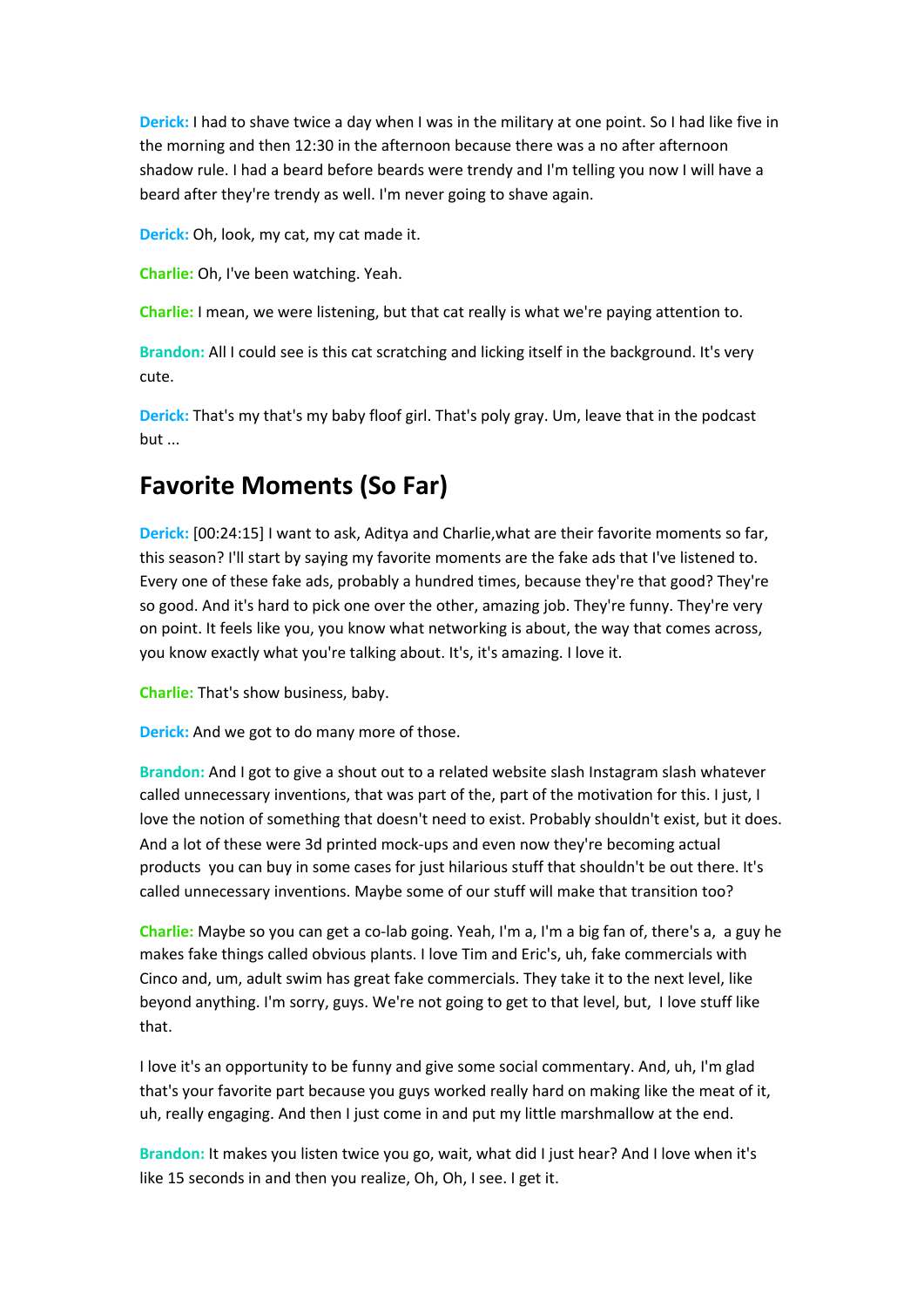**Derick:** Yeah, there's a kernel of truth, right?

**Charlie:** That's what makes it believable.

**Derick:** So what is your favorite moment then?

**Charlie:** This probably isn't, this isn't like with the intellectual side of my brain is telling me to say, but, you know, I've met Tom Hollingsworth in person - he's very warm and charming. So I was looking forward to his episode, but you never really know anything about him. He has a blog and he kind of gives some color about his background, but, you know, you can kind of pick his Oklahoma accent out when he talks.

And find that kind of. I don't want to call it a fish out of water because that's unfair, like the technology. That's what great about technology. It's accessible to anyone anywhere on the planet. Um, but that he kind of came from this like rural upbringing. I think you guys start talking about field dressing animals. Like I used that in a sentence later that week. I was like, I know about field dressing because I listened to the Tom So that was my, that was my favorite part.

**Derick:** Yeah, that was a great episode, Tom. is awesome,dude. I love Tom so I can understand why that would be a favorite moment. What about you, Adiyta? what about you.

**Adi:** Yeah. It's my favorite part of this podcast so far, was where Bob Metcalfe talks about the creation of Metcalfe's law. And he's talking about how he basically had to sell more of his product. So he kind of came up with this concept that, Hey, the more you buy, the more useful it is, and it turned out to be true.

**Brandon:** "And they bought it!"

**Adi:** Yeah. The way he says it is really dramatic. And, there's a lot of weight to his voice, a lot of gravitas and, and just the story itself is very funny.

**Derick:** That is true. I love that. But you know what I love about that story is how often do you invent something where it is true? Then it's only useful if you buy a shitload of it, I'm going to sell this to you and you have to take my word for it. You buy a lot of it and then you're going to love it. Right That's - how often do you, how often do you invent something like that? And it's true. It's a true statement.

**Brandon:** My favorite moment of the season was, was definitely in that episode. Cause it was like, there is no one in the history of the world or at any point in time who will be more qualified to answer the story of what it was like the early days of Ethernet than Bob Metcalfe, and that was kind of a moment for me. I was like, wow. I don't have to do a podcast. I get to do a podcast. This is a pretty cool opportunity and I hope listeners caught that same moment.

## **Things We've Learned**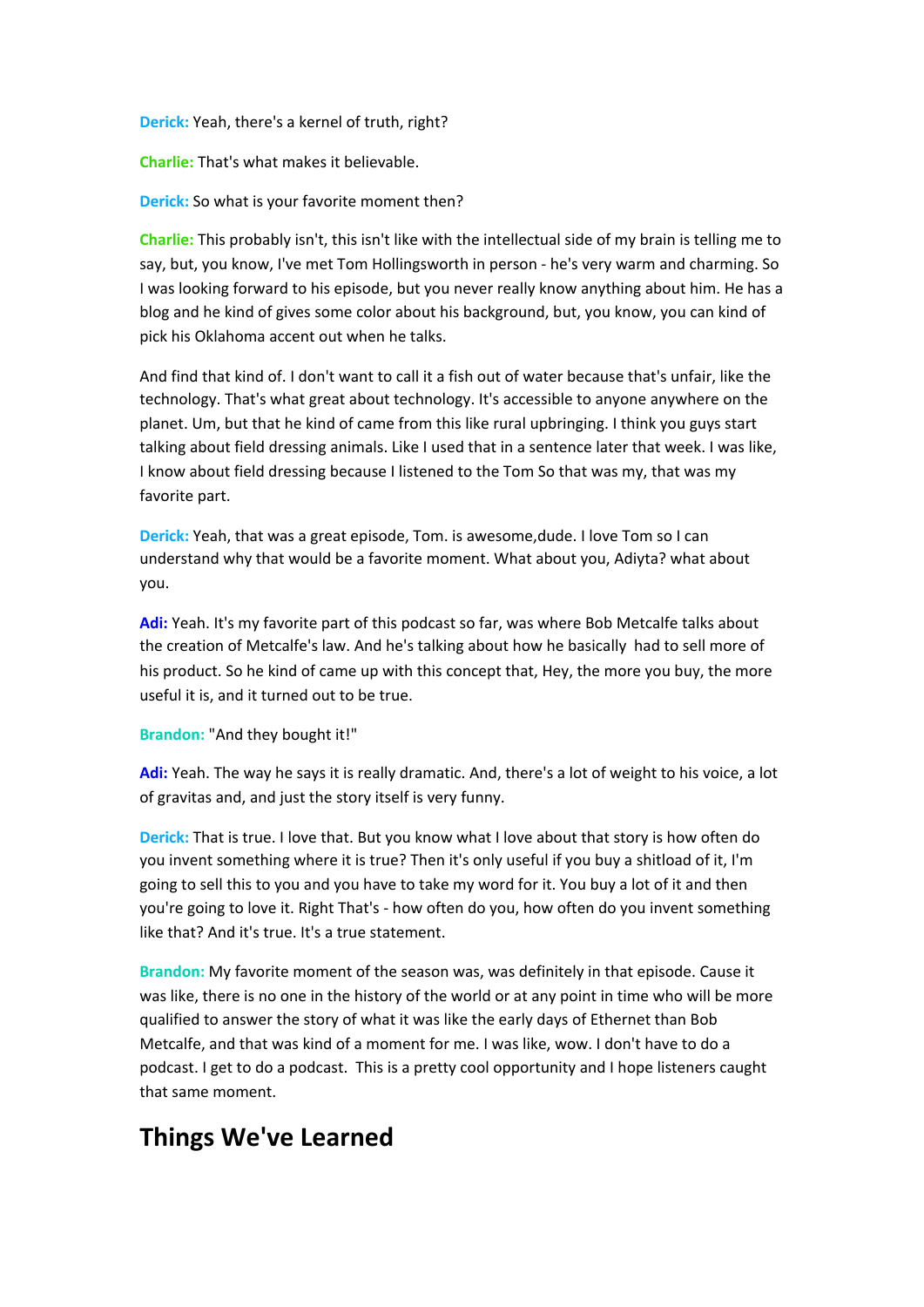**Brandon:** [00:28:25] So we wanted, uh, everyone on the production team to just share one item, one thing that they've learned, that's worth sharing. So let's start with you, Lisa.

**Lisa:** Yeah What have we learned in doing this podcast in a year that ended up being kind of hellish by all counts. I thought we were sort of ahead of the game.

I didn't realize how much editing and prep would go into every episode. and I'm glad that we've done everything the way we've done it. I'm glad we put the care and feeding and time and energy into the production of this, because I think it really shows, but considering that we had a team of people skilled in all aspects of what they normally do for their day jobs, but their day jobs do not normally involve producing a podcast, I'm delighted with, with how well we've come together as a team and kind of, I mean, Derek, you had, you had the podcast experience beforehand, but the rest of us didn't and, um, it's been challenging figuring out how to, how to do some of this stuff from, from the initial recordings and the editing to the promotion, but I think we've come out with something really cool, and I'm delighted with, uh, with the process. And I think now it's going to be easier. Knock on wood. I think in 2021, once we get the guest selection down, I think that the process of how this comes together will be smoother for all of us.

**Brandon:** I think we're fortunate to have had guests that make it so much easier. I mean, imagine if we didn't have guests like we've had, who can take a cue who can run with it, who can really make our jobs that much easier.

**Lisa:** I know, and we've talked to some experts who have had many podcasts under their belt who have been able to kind of give us some, some expert coaching and guidance. And so that's been really helpful as well.

**Brandon:** Aditya - you have anything to share?

**Adi:** Yeah. I think I've learned that technical difficulties are basically inevitable at this point. I think we've done enough episodes for me to figure out that I will never have control over our guests' internet connection, or if they forgot to plug in their computer before starting the recording and the battery dies halfway through, and that's just something I'll have to kind of accept and manage by trying to do as many backup recordings as possible. And I think we've spoken about that previously.

I listen to BBC radio quite a bit, and I hear this almost every day that there'll be talking to someone and suddenly they'll have connectivity issues there. It''ll start with, you know, their voice starts to drop out and eventually they're just completely gone. And then the presenter will have to be like, Oh, we're so sorry. We lost their connection. And so I figured if the BBC can't get around it. I'm learning to just accept that there are just things beyond my control and we just have to do our best to prepare for stuff like that. Yeah.

#### **Brandon:** Charlie, what do you have to say?

**Charlie:** Hello. So here's what I've learned; amongst other things, you know, I've done some production in the past. I know how painful editing can be. And, I'm really happy that I am not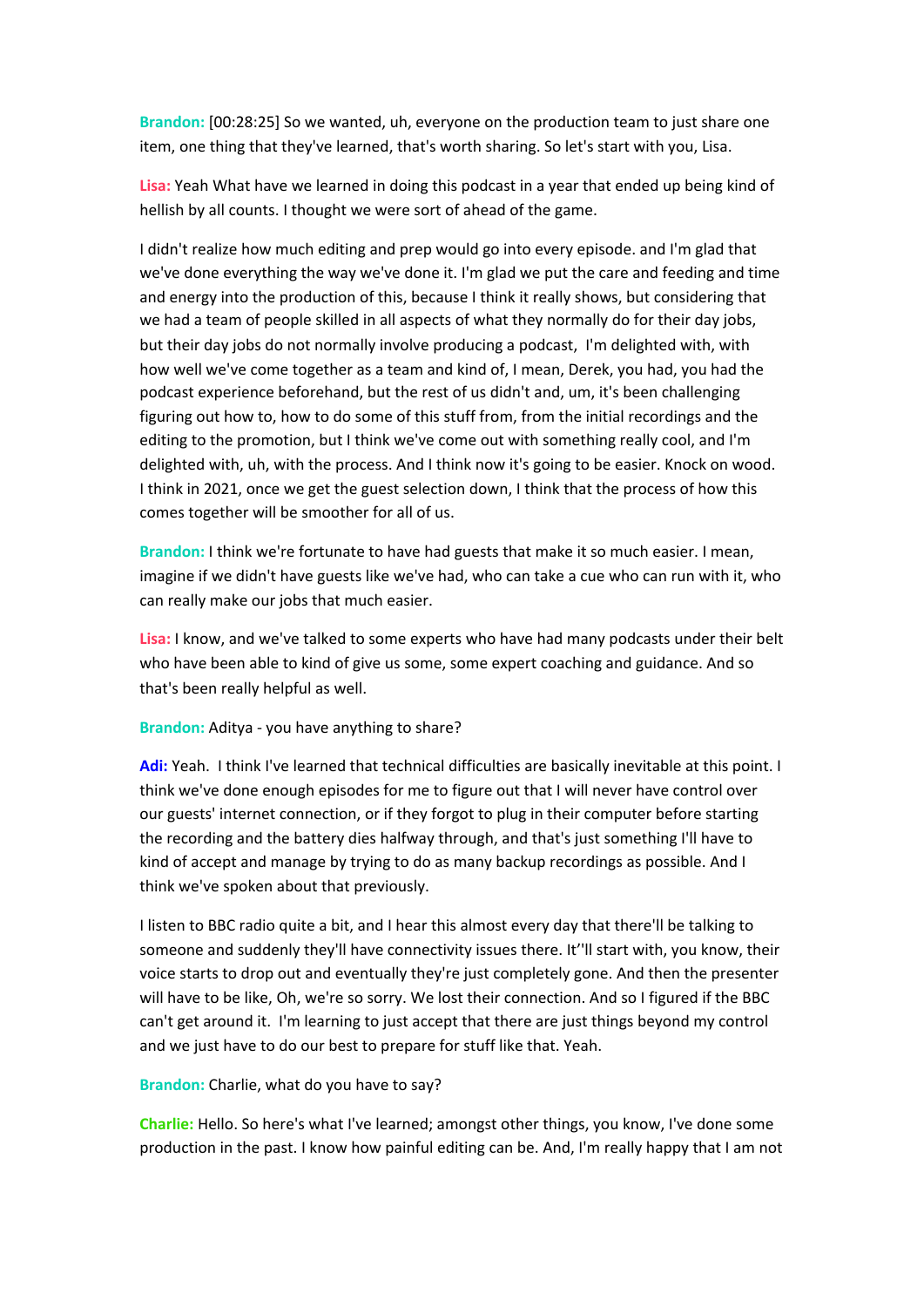a part of that part of the team, so I've gained better understanding of the day-to-day life network, engineers and operators, the minor moments that they have.

And now I try to use those to my advantage in the commercials and I've known network engineers. I had network engineers as my roommates in college, so I know some things, but not enough to coherently create a 30-second commercial about it. So, we have some very gracious and wise engineers at Forward that who, um, field questions for me from time to time.

So these will make sense. I also learned that no matter many filters I put on my own voice, I do not have a voice for radio. I always wanted that Roz from Frazier tone. It's just not going to happen. So I go, I go to outside talent for that.

**Derick:** Wow. I gotta say I strongly disagree at that last point.

**Charlie:** We'll do a little A/B - you guys can hear me read the script, how I wrote. I wrote it in my head and then you'll hear how, - my voice talent does it. And the choice will be clear who wins.

**Brandon:** I think the personality comes through when you talk though, and that's what makes a good voice.

**Charlie:** Well, that's why I tried the voice filters thinking, Oh, well, I've got the tone, right. I just sound like me. And then I was cracking myself up. I was trying to change it and make it lower. I couldn't, my voice is just all over the place.

**Brandon:** Well, that's something I've learned from talking to other people on the production team. That the way I perceive my own voice is not how they perceive mine and vice versa.

**Charlie:** Yeah, and I think we've all confirmed: no one likes to hear the sound of their own voice. Am I right, team?

**Adi:** Do you know why your voice sounds different to you? When you're listening to yourself talk, you're hearing the echo through your skull, in your bones, rather than it coming out of your throat. Everybody else hears your voice as it comes out of your throat, but you're hearing a mix of both. So that's why it sounds different to you than it does when it's recorded.

**Derick:** Well, I can confirm that I must have a perfect audio chamber for a head, because. I think I sound amazing.

**Adi:** You do, that's why.

**Brandon:** I think you do have a voice for this. It's a comforting voice.

**Derick:** Brandon has a very smoky voice. I think ...

**Brandon:** I really thought that was the equipment. And then I upgraded the equipment, and it didn't go away. Okay. Uh, I think we've got a few more things here and then maybe we should wrap up.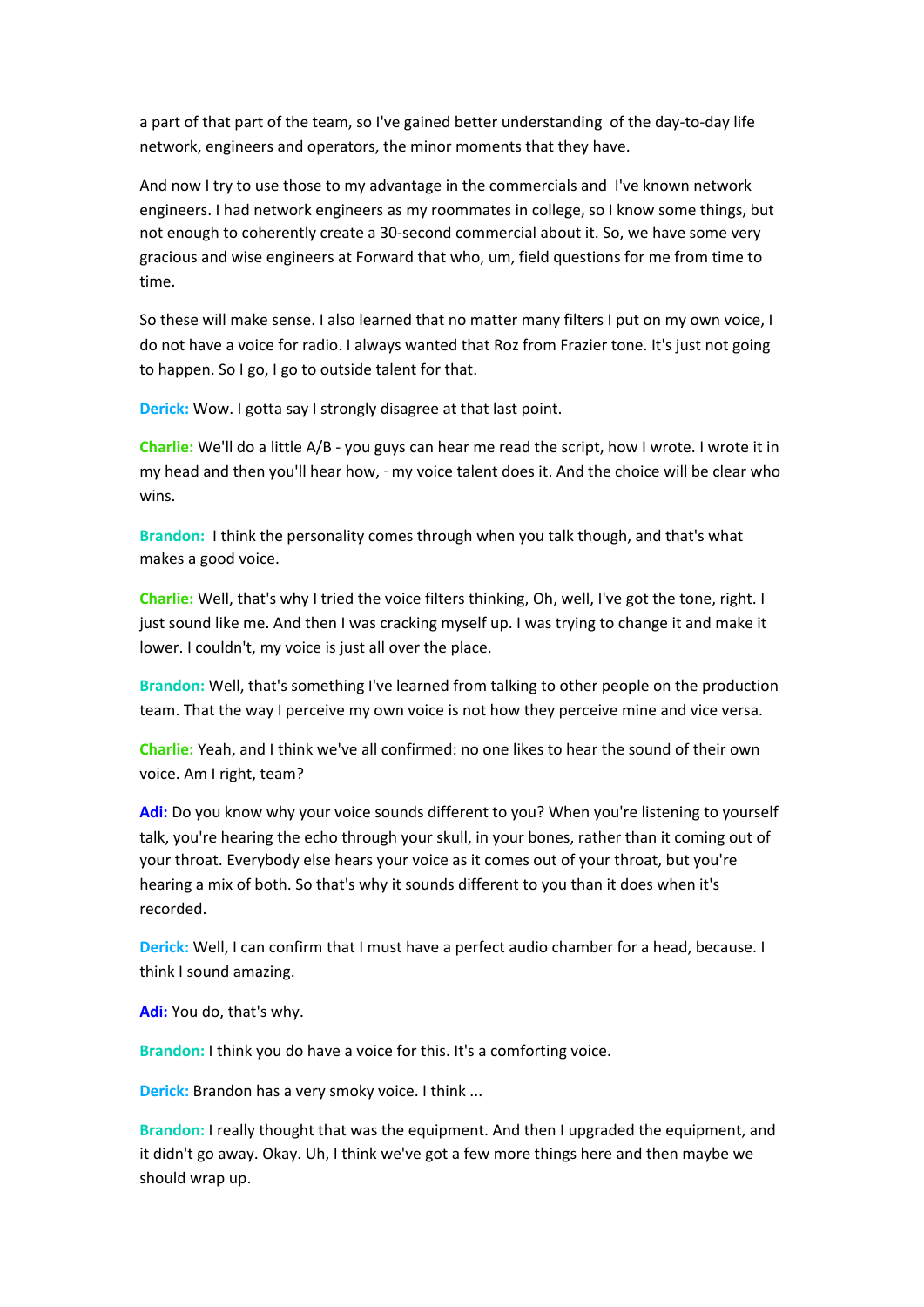**Derick:** So do your lessons, your insights.

**Brandon:** Yeah. So Derek you're talking, I think also about how important it is to listen and how challenging it can be. You're in the moment you're trying to drive a conversation, extract a story. You're listening to a guest, you're processing what they have to say. It's a lot. You have to be present in that moment and just listening.

It's what makes the podcast feel the most natural. And that's also something I've learned is so important to really focus on the guests, listen to what they're saying, and then try to guide the story from that. And I know the more you do it, the easier it is just like the whole podcast production process in general, the more you do it, the easier it becomes.

We miss all of the social cues that you'd have from actually being in a room with someone and seeing their body language and having that chance to get the trust from having met them in person that same day. So that was one takeaway.

A second one is learning to live within the format. This is a lesson we learned really early on. We had one episode recording that just lacked the excitement and it was fantastically successful from, a, conveying technical information, precisely and concisely - but that sounds like a technical paper. That's not our goal at all. Right. Our goal is to entertain. Our goal is to have stories come out and it completely failed in that direction. And so when all you've got is voice, you've got to have a compelling story. And it's almost like if you imagine a good campfire story, what are the elements that it has? Well, we want our podcast to have all those same elements.

Right. You can't depend on the visuals. You can't, all you can depend on are the sounds, the words, the pacing, all the little elements that pull you into a story and maintain your interest combined with pacing that works for the entire length of the episode. This is just, I, I see it as, this is an interesting challenge. This is not a challenge I've had, and it's completely different from technical writing, which is where I came from.

And then the third is, and I think this is a good way to start transitioning out. Great guests are key. We've been completely lucky to have access to amazing guests that have done interesting things. And not just that; they can talk about it. We've had guests like I'll call out Olivier, him a basic question and then he'll realize what it is you're trying to ask. And then he'll define the terms and the question that you didn't think to ask and then connect it both from a technical side, as well as what this means for people.

So guests like that are just great.

## **What's coming in 2021**

**Brandon:** [00:35:58] And on that note, let's talk a little bit about where we're headed in 2021, we're what - 3 days away from 2021 from transitioning out of a phase where how, how would you phrase that? How excited are you to be entering 2021? How would you describe that moment? The clouds part, the heavens open, the light comes down upon us and what, what happens.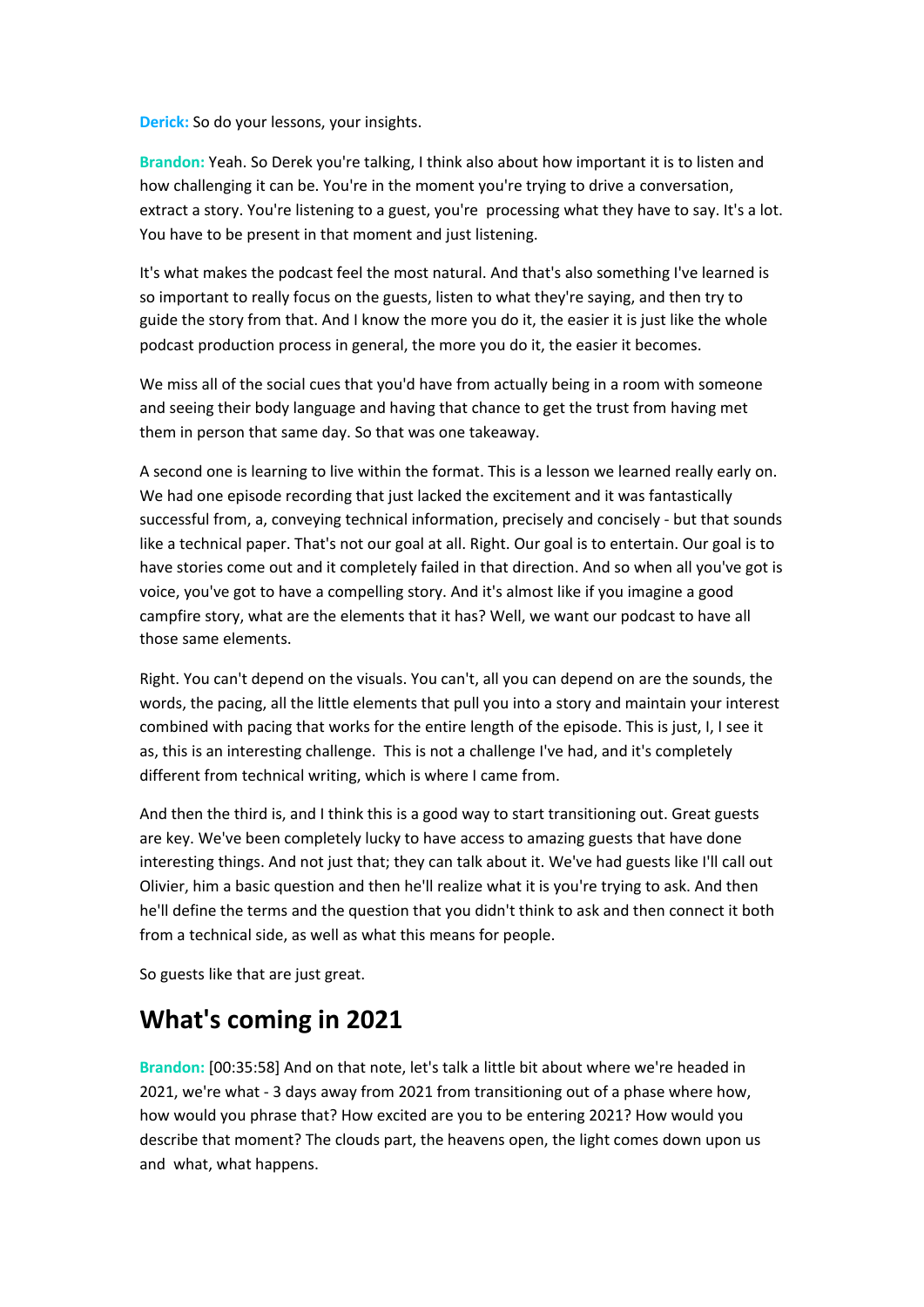**Charlie:** I think it's like Jones 3, where he throws the sand out on the otherwise invisible bridge, and he's just going to go with a little bit of faith. Get to the other side. I think we can see some sand, but I'm still sweating.

**Derick:** I 100 percent share that sentiment. I know a lot of people are excited about 2021, but there's a meme that's going around and said 2020 is about to turn and start drinking alcohol. So, um, there's a, there's, there's a part of me. That's like, Oh, this meme could end up being true.

You know what I mean? They could end up being true. um, I'm hoping for the best, but, uh, yeah, we'll see what happens.

**Brandon:** Well in 2021, we're going to continue to bring worthwhile unique, rare stories from people who are excited to talk about them, as long as they have some tenuous connection to the world of networking, or maybe even we'll relax that one.

Uh, we don't want to spoil all the surprise, uh, but we can talk about a few people we've already sat down with recently whose stories we're going to be excited to share, soon. One of them I'm personally excited about - Ben Pfaff, creator of Open vSwitch - and how it came about, and some of the people interactions behind the scenes with the Linux kernel in that community.

Another one - we've got Guido Appenzeller talking about security from a highly informed network, as well as application, perspective.

And then who else do we have? Oh, one of our first recordings, Bill Krause. Bill is an amazing person who can off-the-cuff give. give, Uh, an hour long monologue about how to live your life, and it's one you want to listen to, and I mean that in a really good way. So we're going to have Bill on soon and we just didn't want to put him too close to, uh, to Bob Metcalfe and have too much Ethernet at one time we wanted to kind of mix things up. Any other episodes, you're excited by Derick?

**Derick:** Yes, we did an episode with Martin Casado and Mariel Triggs. Um, I'm very excited about that episode. I think that really struck the chord for what the show should be about. I think. And I'm very excited to, for that one to be coming out.

And one where we've decided to take our time to make sure that we do the topic justice. So, uh, please look forward to that because it is a cool episode.

**Brandon:** Yeah, that topic will be rural, tribal, wireless connectivity and access to spectrum.

**Derick:** With great stories with great stories, too.

#### **Our Thanks-yous**

**Brandon:** And to close out, we wanted to give our thanks to a bunch of people who have helped us get this far and given us motivation to even get started in the early days. I want to thank Ryan Burgess at Front-End Happy Hour. It's an amazing concept. It's like drunk history